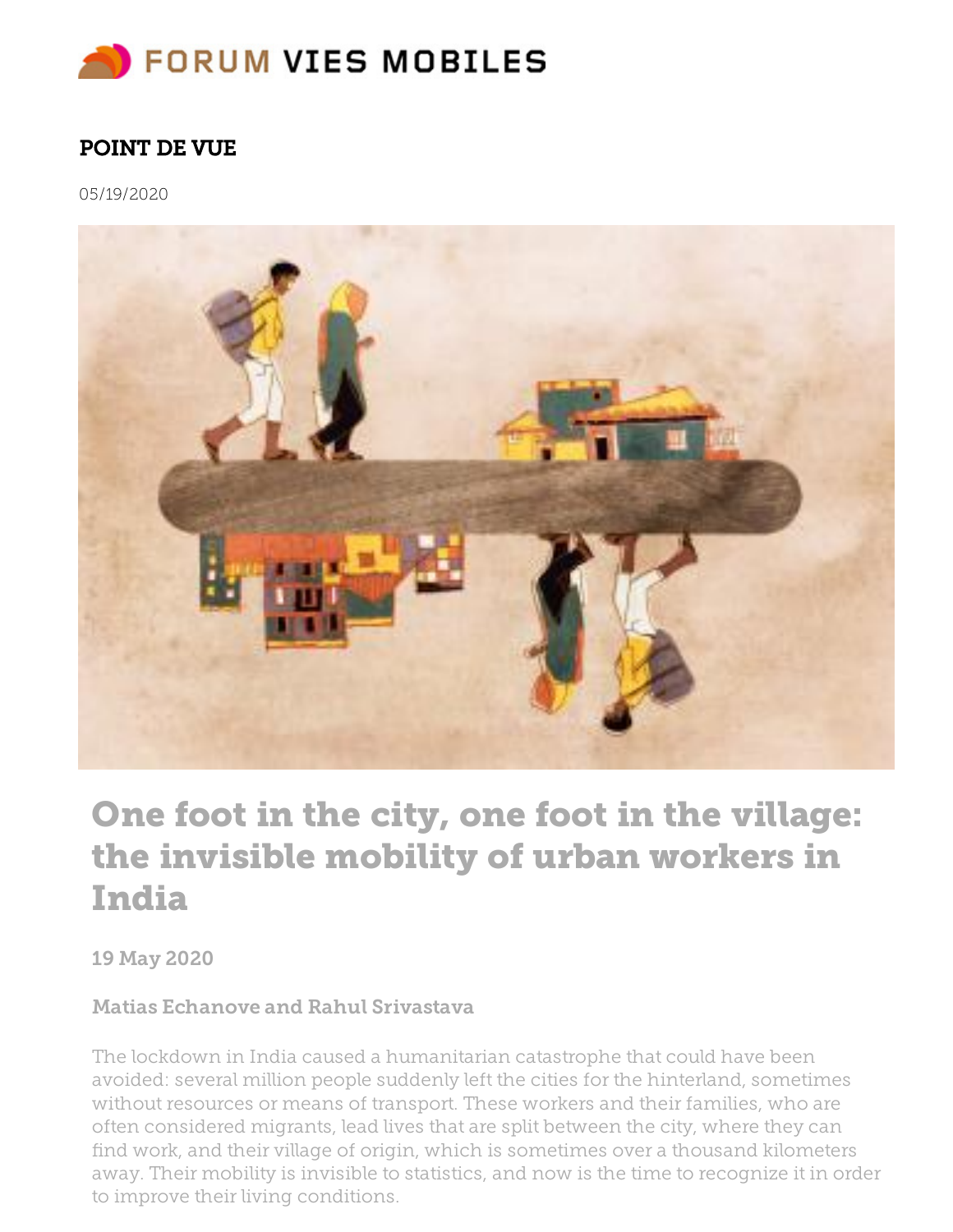### Illustration © Hugh Edby / urbz

Images and stories from the Indian subcontinent, post the pandemic related lockdown, still circulate in the global media. These portray the plight of millions of workers straddling hundreds of miles by foot or cycle, attempting to reach their ancestral villages, stranded in cities or caught en-route on highways. Commentators struggle to articulate or describe what they see. Is it an exodus? A mass migration backwards?

What we are witnessing is a compulsion to move back to the village, for security in times of acute distress. These are not only migrant workers, but also families with children, who may have settled in Mumbai, Delhi and other cities but still think that their home village is a much safer place to be at this time. The connection with the village remains a constant aspect of their lives even after they grow roots in the city.

The response to the COVID-19 pandemic has made visible something that official Indian statistics make invisible: the dual rootedness of millions of working class Indians who have one foot in the city and another in the village. This should not be seen as a problem in itself. However, policies must account for this reality and accommodate the needs of a mobile workforce that sustains both the urban and the rural economy.

# Locked down in one of the most densely populated places on earth

Ashok Kumar lives in Dharavi, a hyperdense neighbourhood in the heart of Mumbai, which is known for its artisanal industries and diverse communities made up of successive generations of migrants from the Indian-subcontinent. His father came from a village in Tamil Nadu in the 1950s and, thanks to his hard work and the support of his community, he managed to open a small leather factory, which is now run by Ashok. Their families and activities are partly in Mumbai and partly in their native village of Pattamadai, 1,500 km away, where they regularly return. Due to measures taken by the government to contain the spread of the COVID-19 pandemic, the factory is currently shut, along with pretty much every other business in India. The lockdown was enforced within 4 hours of its announcement by the Prime Minister, which left Ashok and his family no time to pack up for the village. The situation is hard for them, but they are better prepared to respond to the crisis than most in Dharavi. Like his father many years ago, tens of thousands of workers have come to the city, more recently, to earn money that they send back to their families. Some stay with their families or relatives and some sleep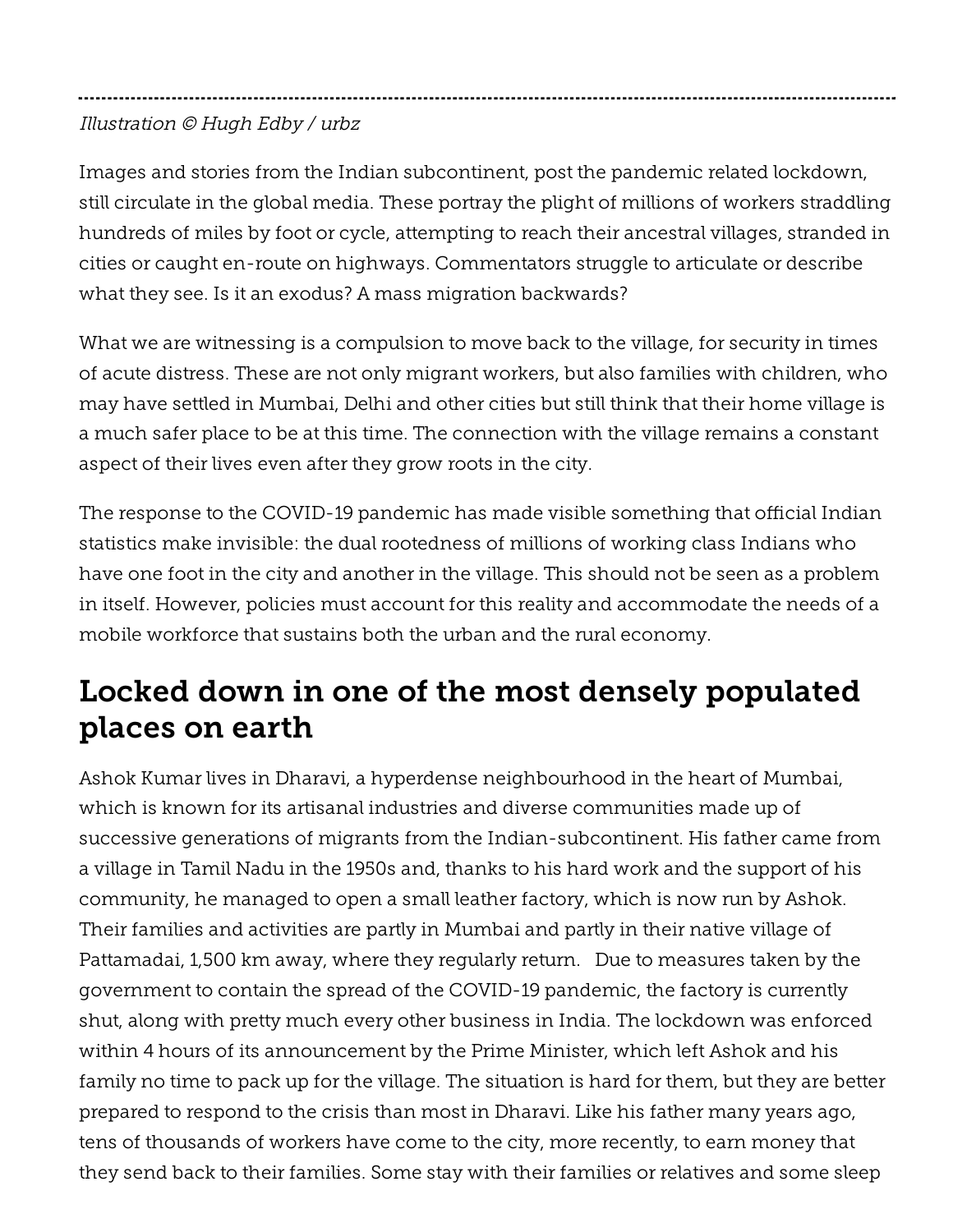in the workshops that employ them. The living conditions are difficult in normal times, with little or no privacy, crowded working and living spaces and shared community toilets. What makes this situation bearable is the knowledge that the village is only a cheap train ride away. But with no trains running and the order to stay back where they are their home in the village is far out of reach.

## Rural-urban connection as a lifeline

The village and the community are the only safety net for those who work in the so-called "unorganized" or "informal" sector of the economy, which represents over 90% of the workforce, encompassing everything from services to industry to agriculture. This is true not only for "migrant workers" but also for families like Ashok's who have active roots in the city as well as in their ancestral villages.

The back and forth journey from the village to the city is a condition that characterises the lives of hundreds of millions of working class Indians. Yet, it passes under the radar of the national census, which is unable to capture movement. Indian statistics show that an individual is either here or there; more specifically, about 30% of the population is believed to be living in urban areas and 70% in rural areas.

This explains why the central government seems to have been taken aback when millions rushed to bus and train stations within hours of hearing the announcement of the largest and most stringent lockdown on earth. Over a month later, an innumerable multitude, including families with children are still on the road trying to make it back to their villages by foot. As surprising as it sounds, the government was probably unaware of the scale of the phenomenon. The insistence of officials and the media in calling every working class Indian trying to get out of the city a "migrant" tells much about the extent of the misconception.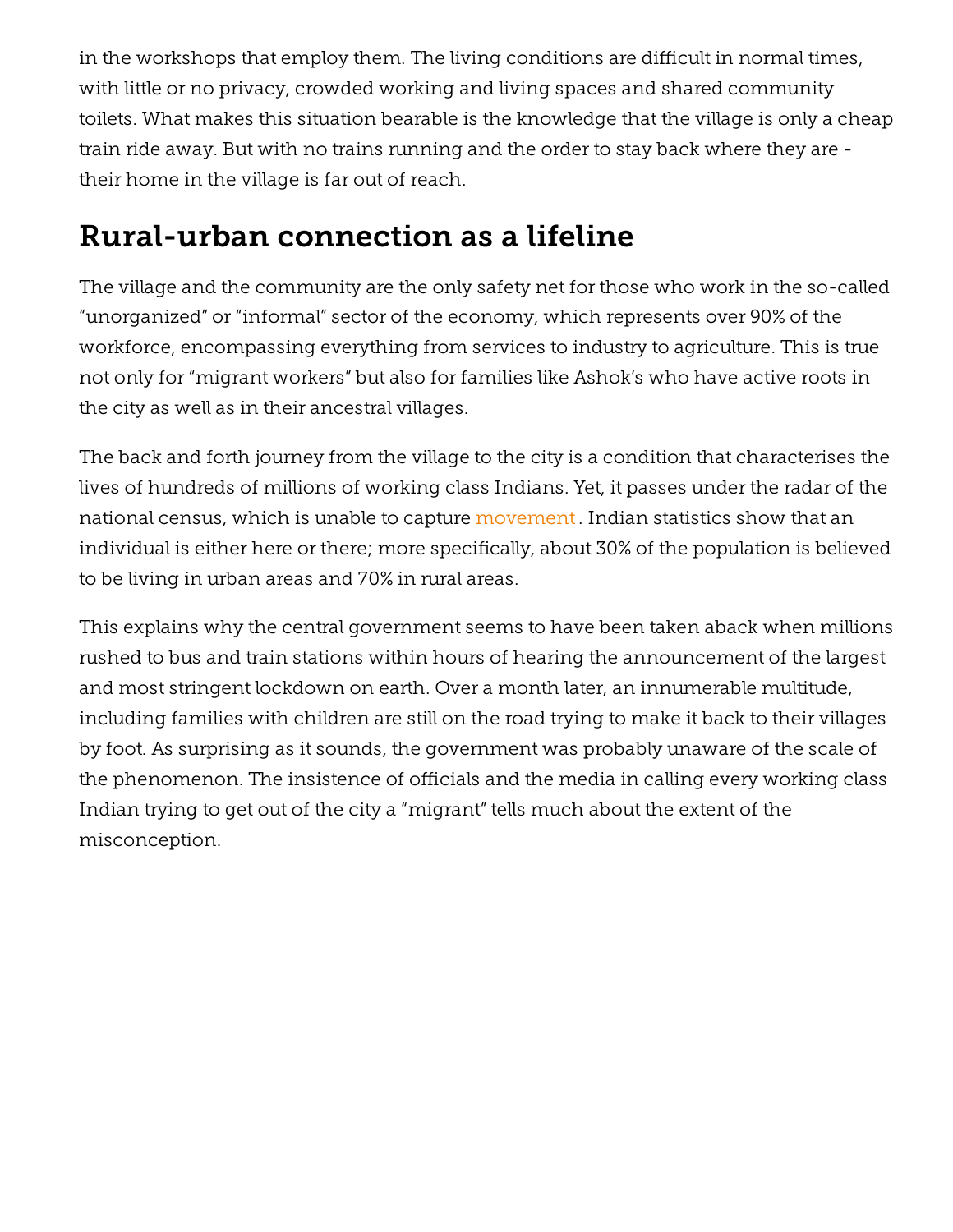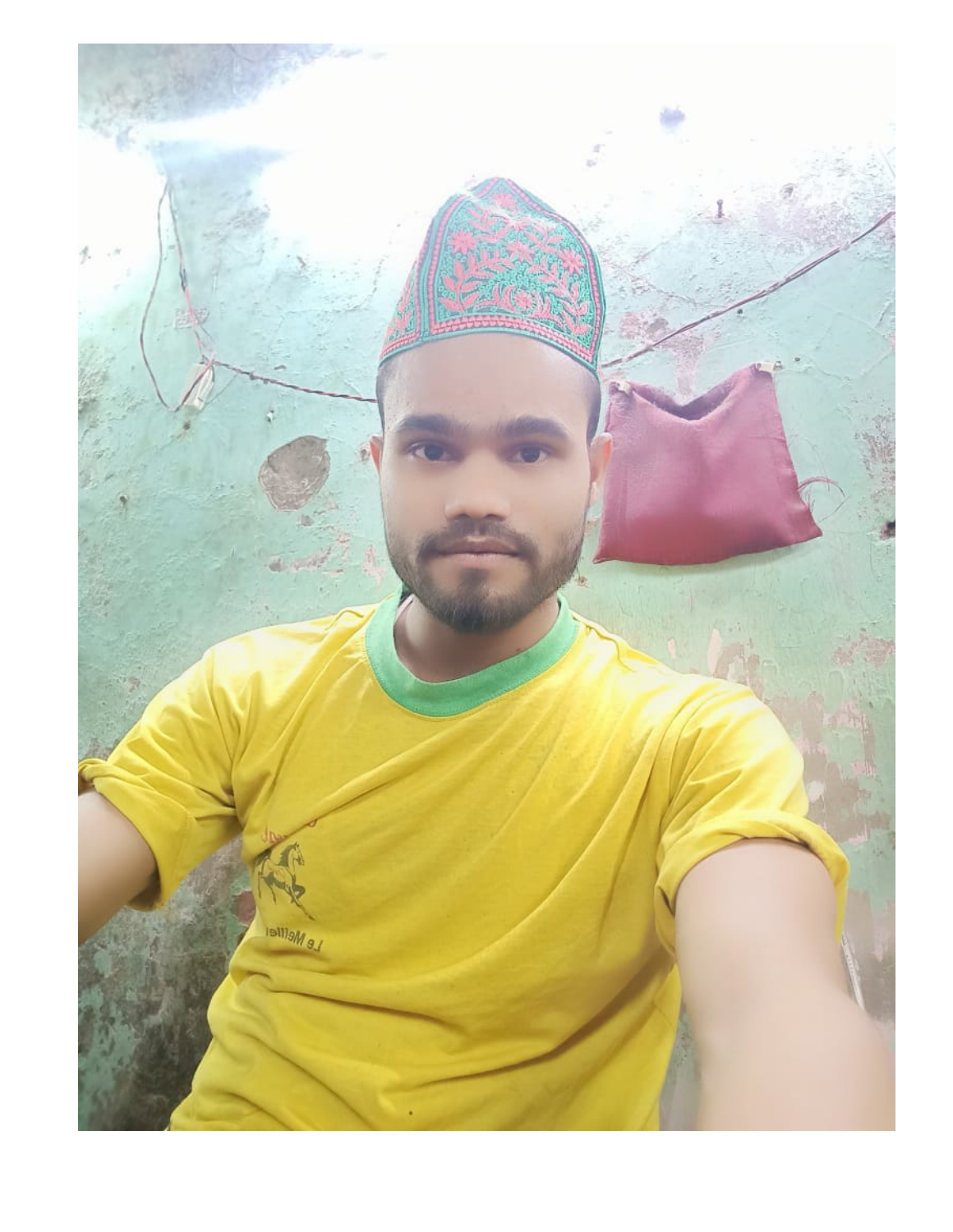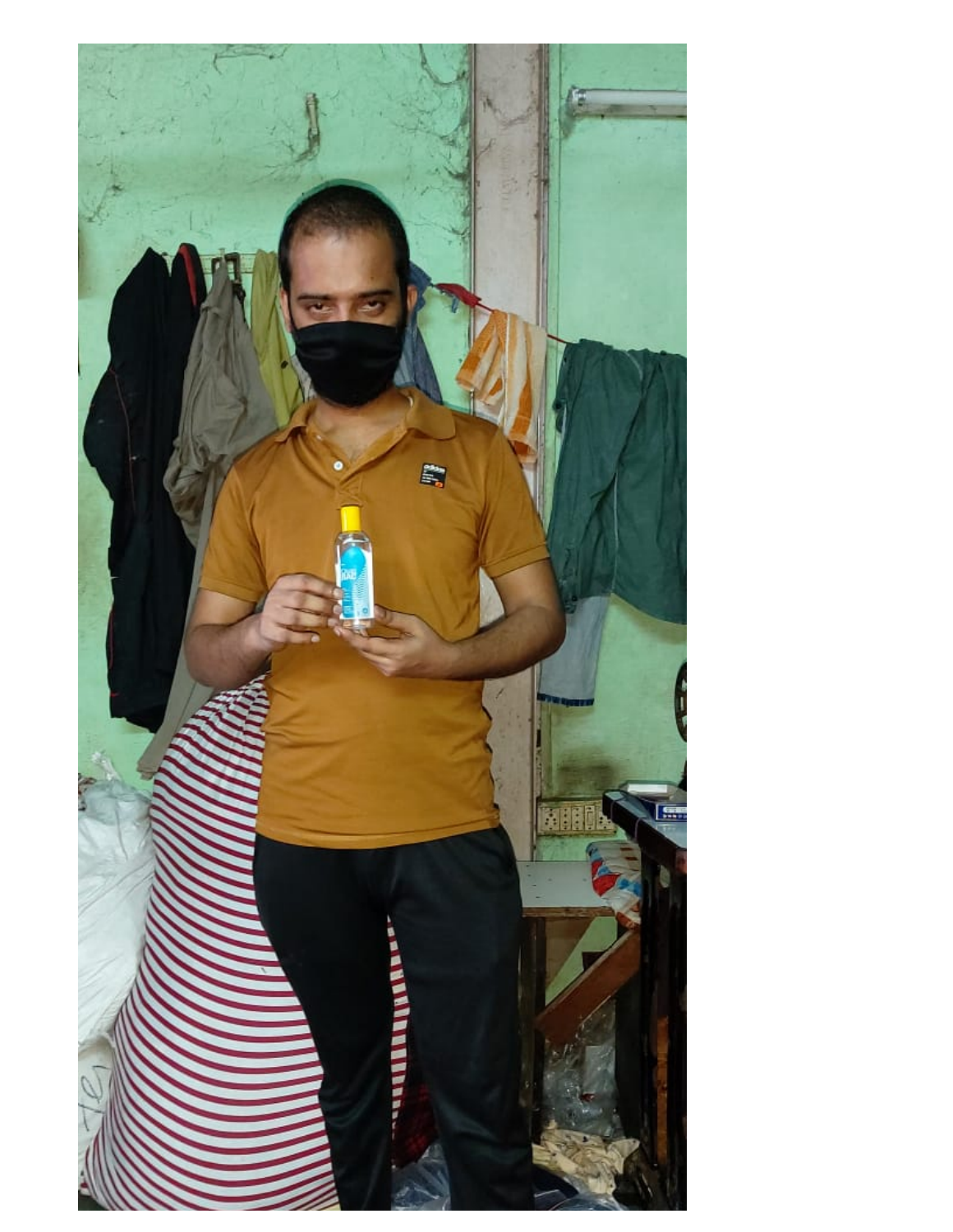

Mohammad Asif Ansari and Monish Khan are returning to their hometown named Bareilly in the state of Uttar Pradesh, due to work opportunities drying up post the pandemic. They used to work in tailoring workshops in Dharavi over the last three to four years. During that period they would return home once a year. © urbz

For those living between two places, going to the city is rarely a definitive move away from the village. It is rather part of a life-long and even multi-generational strategy that involves cyclical returns. While many were drawn out of their villages by despair, and had no choice, the vast majority of migrants came in search of economic and educational opportunities. For rural youth, the move to the city can also represent an exhilarating journey towards new horizons. As Gyan Prakash notes in his book "Mumbai Fables", Mumbai city, more than any other, embodies hopes and dreams that have been played out in thousands of Bollywood films.

However, in real life and in people's strategic choices the horizon doesn't end in the city. The journey to the city is not an escape from the village as much as a way of improving one's living standards. Money made in the city is used to rebuild the family house or start a business in the village. The mobility of the working class thus helps both, the urban economy by providing an abundant and cheap workforce, and the village, by providing remittance that supports local development.

# Consequences of Invisibility

The majority of the workers presently immobilised in Mumbai have been living in the city or coming back to it for years. Those who have come relatively recently, are less resourceful and have to depend on their employers for food and shelter. Many are surviving thanks to grassroots support networks and NGOs. Their savings are gone and many don't have enough credit left on their phone to call relatives. Some local community leaders like Gulzar Waqar Khan in Dharavi are providing prepaid recharge for mobile phones, along with food and soap, saying that this is the only thing that keeps stranded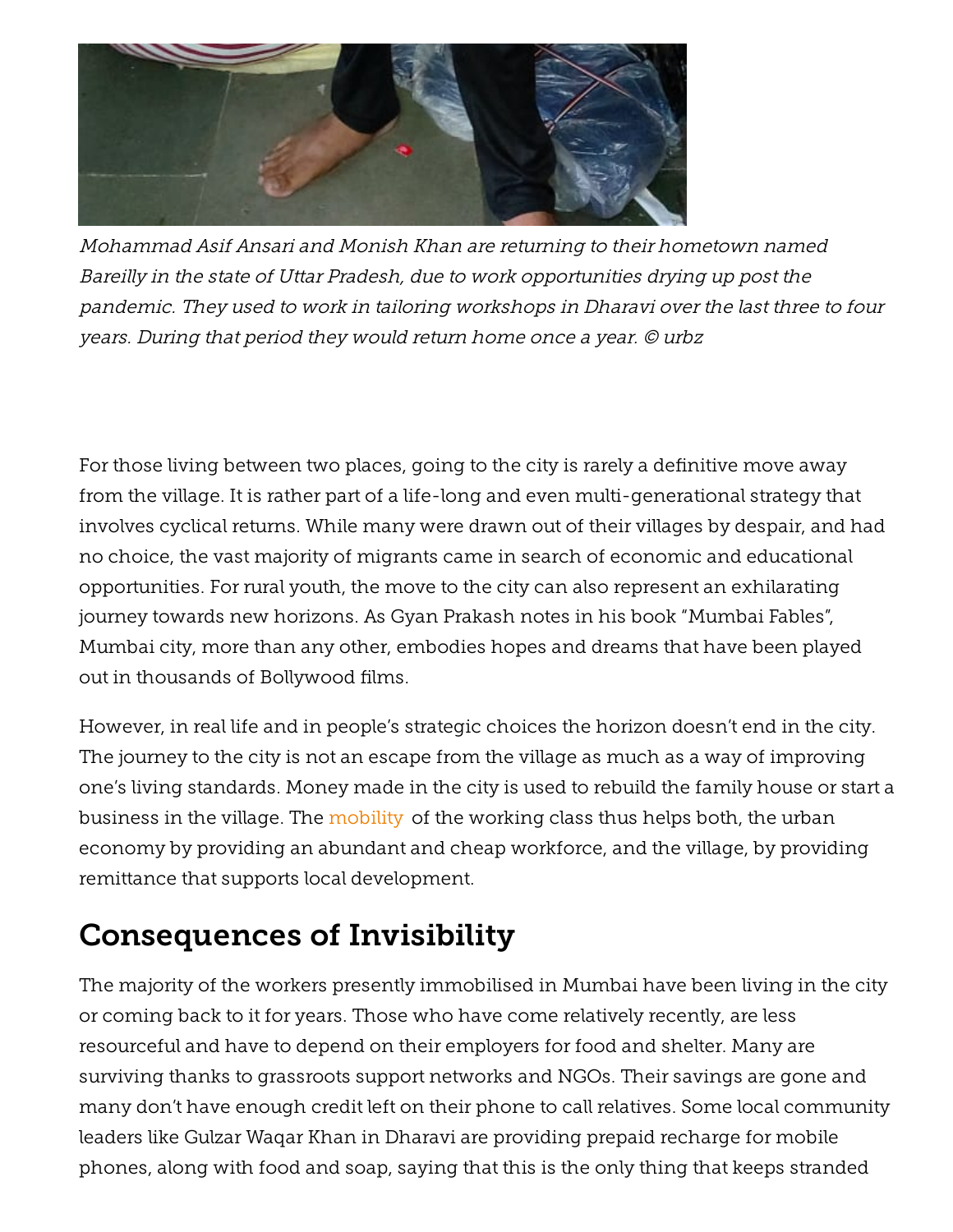workers from falling into depression. The suffering they endure in the city is echoed by the hardship faced by their families, back in the village, who have to make do without remittances.

Daily wage labourers find themselves in a vicious trap. Not just physically, but also in terms of their status as workers in a complex economy that is many things at once – agrarian and industrial, mobile and rooted. The ability of the silent majority to be many things, besides also being urban and rural, in ways that defy easy dichotomies and categorization, is exactly why a huge sector of the economy gets invisibilized and dismissed as "informal".

The adjective "informal" has the magical power of bundling everything that doesn't fit a certain normative into one catch-all label. Unfortunately, this label is highly dismissive and, as anthropologist Keith Hart, who coined the term "informal economy" himself points out, merely says that there is something huge out there that is unaccounted for, which needs to be recognized and understood in a much more nuanced way. Something that statistics seems unable to do.

The present reality is that most poor workers, irrespective of the fact that they are in the organized or unorganised sectors, live in cramped conditions in contested regions of cities because they cannot afford commercial rentals. They rely mostly on the rental stock produced by residents who are themselves seen as illegitimate citizens considered to be 'squatting' on public land. From the street vendor to the policeman, from a bank employee to a daily wage labourer, the lack of affordable accommodation pushes all of them to live in a "slum". And the "slum" is seen to be typically a result of uncontrolled rural-urban migration. Its perceived illegitimacy gives an excuse for authorities to avoid investing in decent civic infrastructure.

All this makes the pandemic a particularly gruelling time for most. Social distancing is a huge challenge, shared toilets are a health hazard and the physical challenges of many people sharing a room to sleep in these contagious times is frightening. Everything is particularly disastrous for those who see their primary home in the village. All these years they managed to deal with the challenging, unfair and difficult conditions in dense urban conditions because they knew they could always go back, particularly during moments of their choice - for weddings, religious festivals and to help in the fields. They could bear with the dense conditions because they were also mobile. In Indian cities, density and mobility are two faces of the same coin. Removing mobility from the equation disbalances the precariousness of existing density levels pushing it into the realm of hellishness.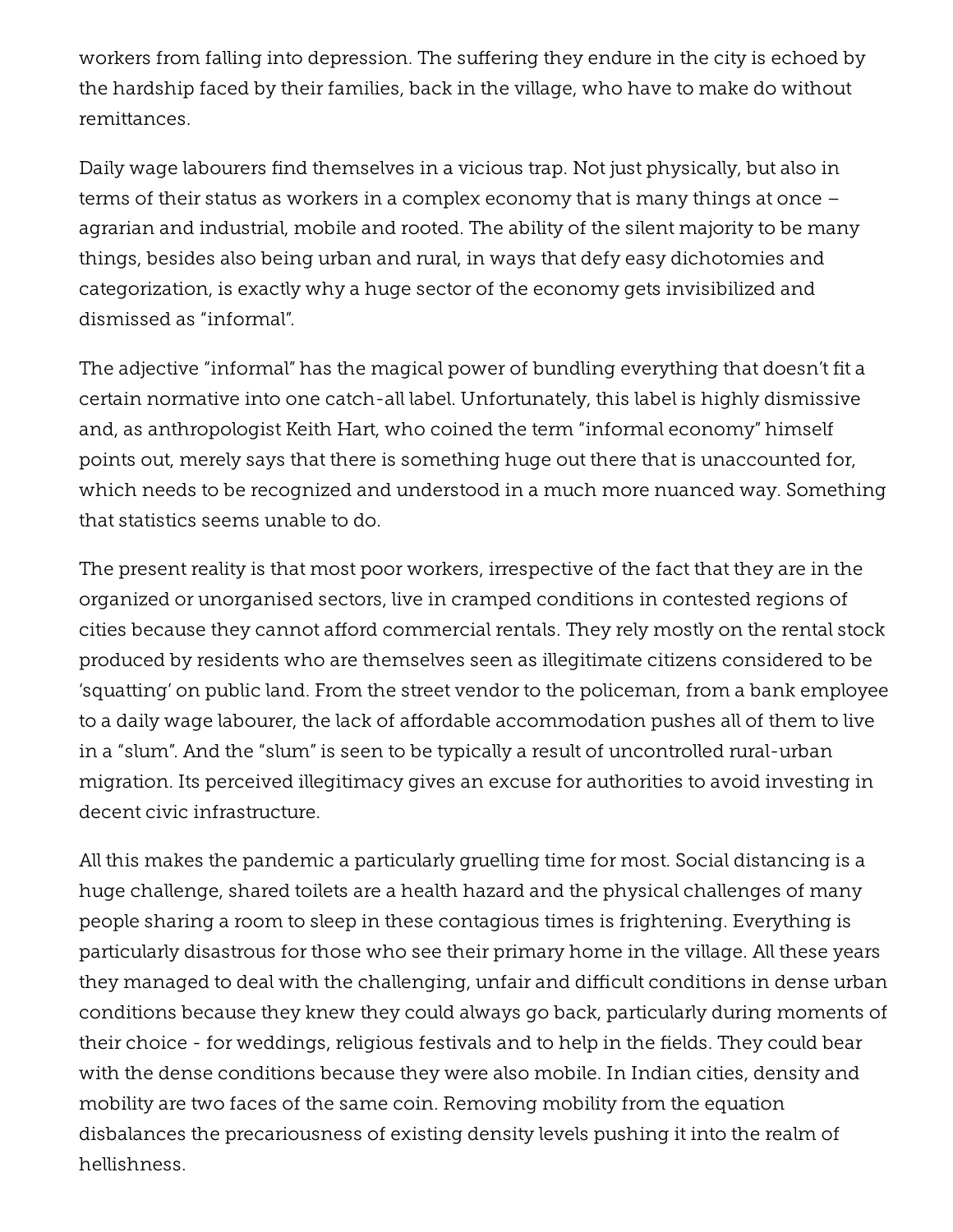# Rethinking belonging

Though Ashok, the Dharavi factory owner, has spent most of his life in Mumbai, he maintains strong ties to his ancestral village, visiting it at least three times a year, usually travelling by train. His biography includes moments in both places at different points of time. While his early childhood was spent in Mumbai, he was sent back to Pattamadai in the 5th grade when the local school in Dharavi no longer offered classes in his native language, Tamil. He returned to Mumbai after finishing school and became an apprentice in the Indian Railways. When his father passed away, he took over the family business.

One of his brothers moved back to the village to oversee the family's farm. One son works with him and has started his own digital printing business in the neighbourhood, while the other works as an engineer in Singapore. Ashok and his brothers donated four acres of land in Pattamadai to build a hospital while also setting up a charitable school in Dharavi.

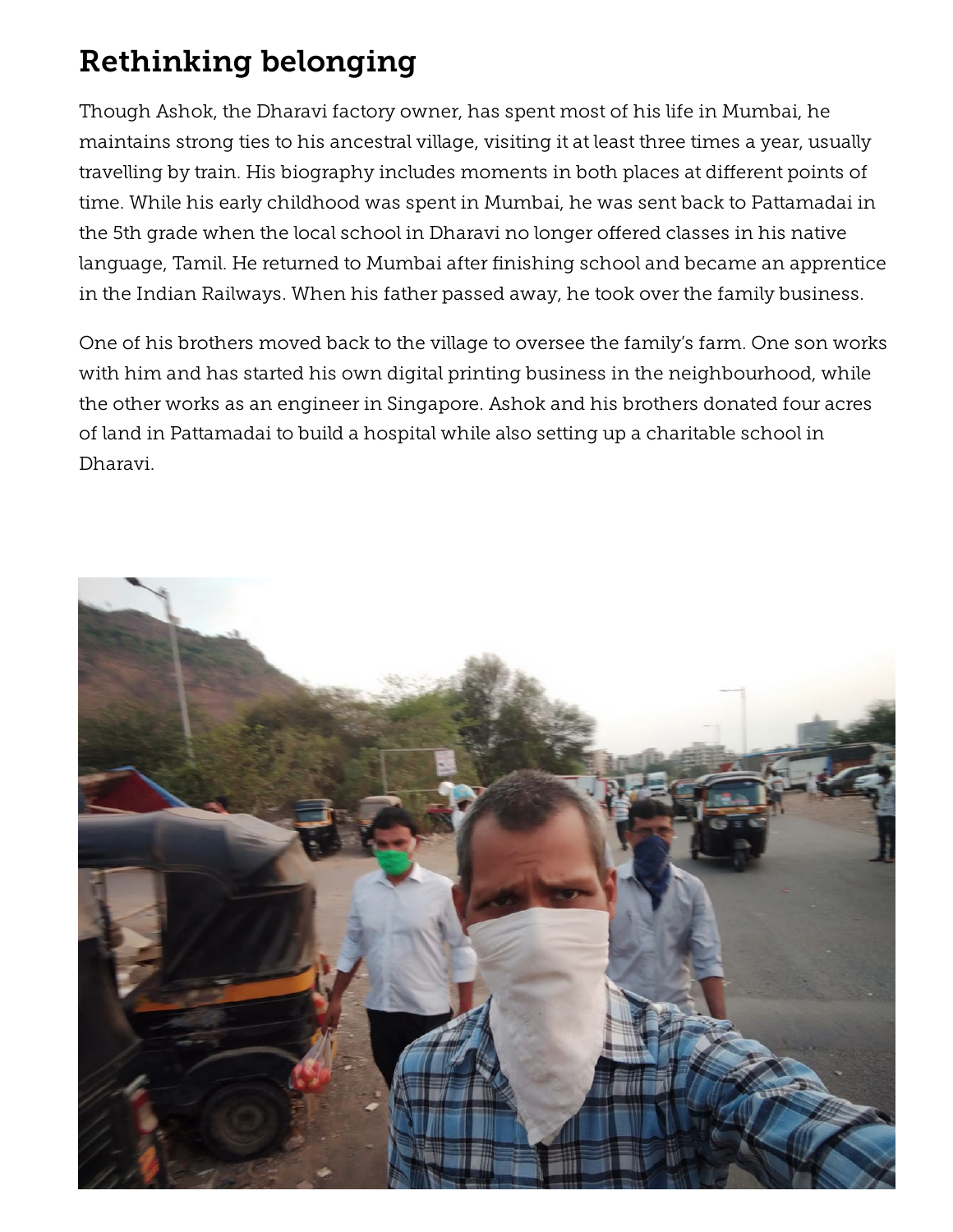

Manoj Kumar Vishwakarma is a carpenter working in Dharavi, Mumbai. He is originally from a village outside Varanasi, in Uttar Pradesh, where he has two houses and where his wife and children live. He has been living in Mumbai for 26 years and has rented a small house in one of Thane's homegrown neighbourhoods. He visits his village for fifteen days every three months and sometimes for 6 months at a stretch. © urbz

How does such a trajectory unentangle itself from fixed categories such as Migrant? Urban? Rural? Or perhaps the more accurate question is how do such categories emerge in rigid ways in the first place when they rarely do adequate justice to reality? Priya Deshingkar and other scholars of migration point out that in countries with a deep and historically entrenched agrarian economy, rural to rural migration, rural to small town migration within regions and long-distance rural-urban migration often take seasonal and cyclical rhythms in which dual-household families are the norm. These family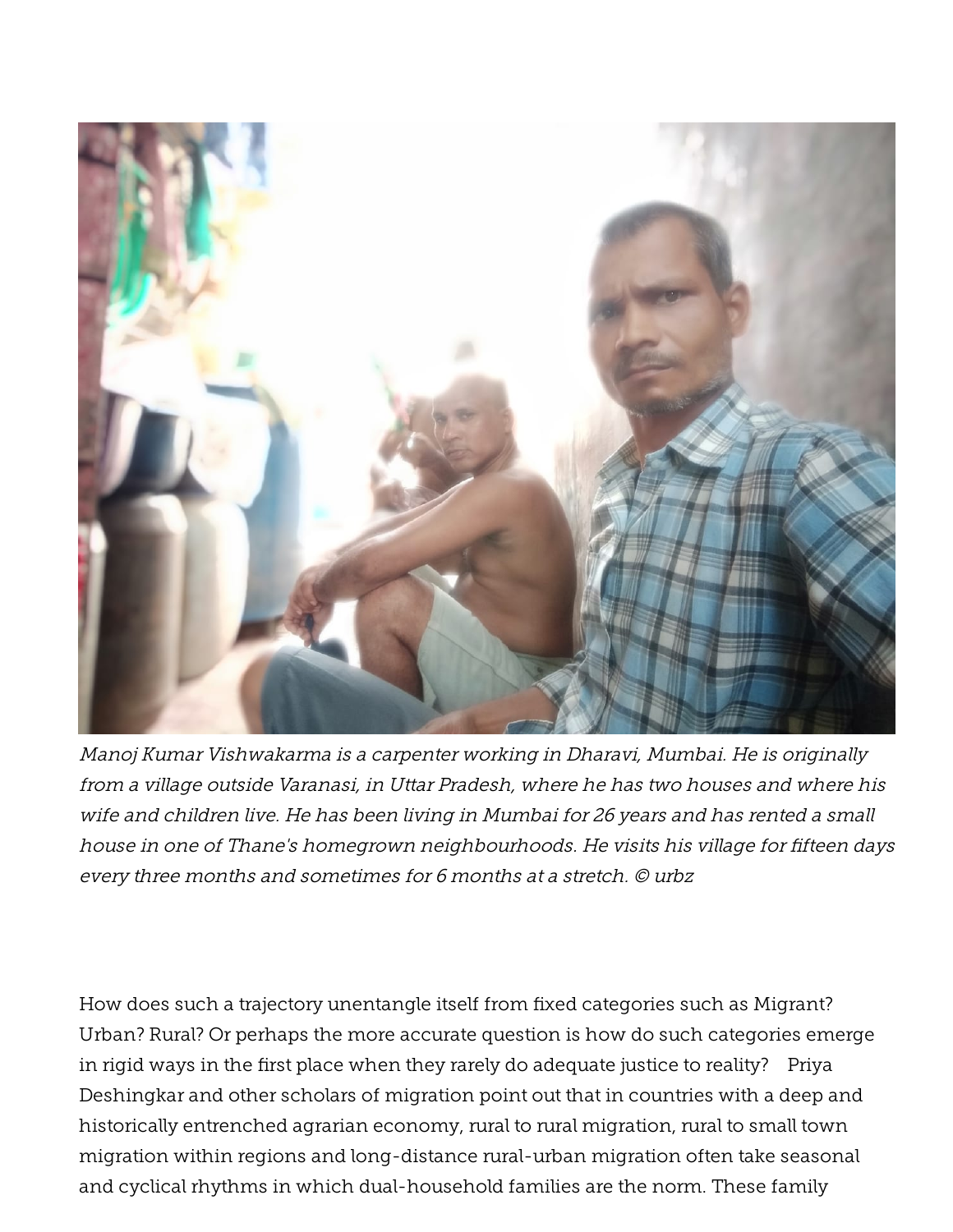connections are enmeshed in community and clan affiliations which develop networks over large territories and across time - which need to be factored in by policymakers and planners.

Reconceptualizing the Indian workforce mobile and able to strategically localize itself in between urban and rural habitats, following needs and opportunities, challenges the dominant narrative of a one-way migration fleeing poor villages and ineluctably ending in urban slums. The urban "slum" should not be seen as a trap where people end up in despair. Understanding "slums" rather as spaces allowing communities to access the city in the absence of affordable accommodations in urban markets could go a long way in redirecting urban policies away from their demolition and towards their upgrading instead.

Mobility, community networks, access points are nothing new in India. Families and individuals have used them for centuries. The railway system, cheap and affordable, has reinforced pre-existing patterns as it allowed the working class to travel across the subcontinent (even if communities were mobile long before its appearance, as scholars like Mariam Aguiar point out). The old colonial infrastructure emerged in Independent India as the country's most democratic public institution, facilitating the back and forth movements of a mobile population. What made this possible is a deliberate policy of subsidizing it, which has helped bring the country together, creating strong urban-rural linkages.

# Recognize double belonging first – then take advantage of it

The pandemic has highlighted a condition that has been ignored for too long. That urban-rural linkages are deep, and not in themselves, problematic. In fact they represent India's best hope to respond to the profound environmental, technological and demographic challenges ahead. For this to happen, the mobility of the workforce is a condition that needs to be acknowledged and integrated into the strategic planning of both transportation infrastructure and urban housing.

We need to appreciate how much working class mobility sustained both urban and rural development. It provides cities with an abundant and affordable workforce, while enabling the development of village life as well. Without remittance from the cities, which allow investment in homes or businesses, the rural sector will suffer, drawing more people into poverty. Unskilled rural workers coming to the city provide cheap labour for services and industries, but also provide income for rural families. Within a generation, thanks to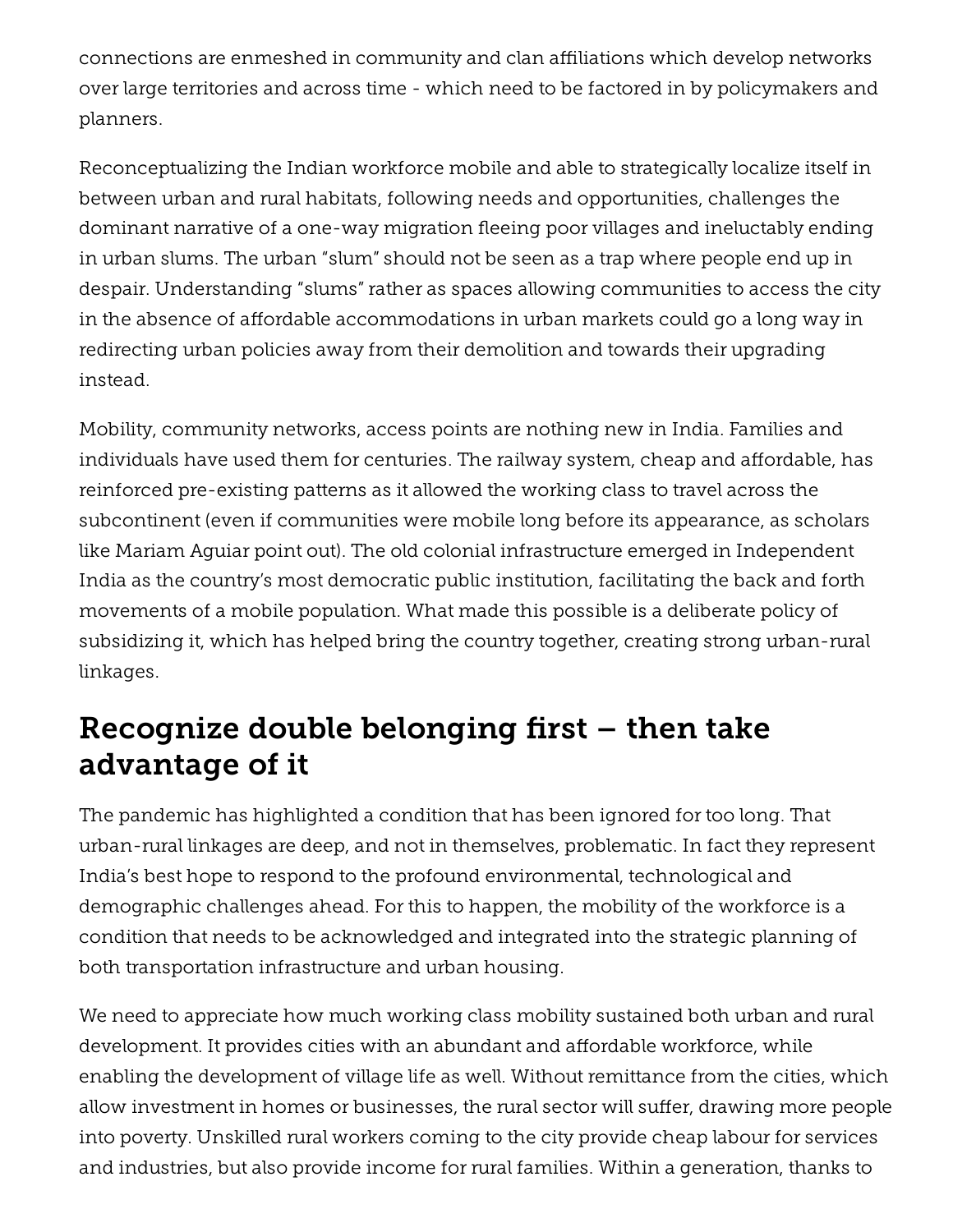access to higher education in the cities, it also provides villages with engineers, accountants, and doctors with an interest in returning to their ancestral homes.

From a long term perspective, it is vital to recognize the power of mobility as a positive economic force and to promote cheap affordable travel to the poorest sections of society. Along with this, supporting the improvement of living conditions and civic infrastructure in settlements and neighbourhoods where workers live, generating livelihood and participating in the economy of the city, are all measures that would go a long way to create a healthy urban environment for all.

The right to the city goes hand in hand with the right to be mobile. These rights however, imply specific responsibilities for policymakers and planners. Allowing movement through cheap transportation is one of the best things the Indian government has consistently done. Why not expand on this model? For example, build subsidized accommodations above stations and along train tracks? Besides this, treating slums as efficient markers for the provision of affordable housing could help improve the civic infrastructure in those spaces.

We can no longer ignore the reality of the lives of these workers and their families. The ongoing emergency is a warning to avoid a repeat of such an eventuality if the Covid-19 pandemic, or another similar health crisis, strikes the Indian subcontinent again

Addressing these issues at both sides – in terms of quality of conditions in the city, as well as recognizing the importance of mobility connections with the village – will have a quick and immediate impact on the lives of millions of people in urban, and eventually rural areas as well.

### Movement

Movement is the crossing of space by people, objects, capital, ideas and other information. It is either oriented, and therefore occurs between an origin and one or more destinations, or it is more akin to the idea of simply wandering, with no real origin or destination.

### [More](https://en.forumviesmobiles.org/marks/movement-460)

### **Mobility**

Broadly, the word mobility can be defined as the intention to move and the realization of this movement in geographical space, implying a social change.

### [More](https://en.forumviesmobiles.org/marks/mobility-450)